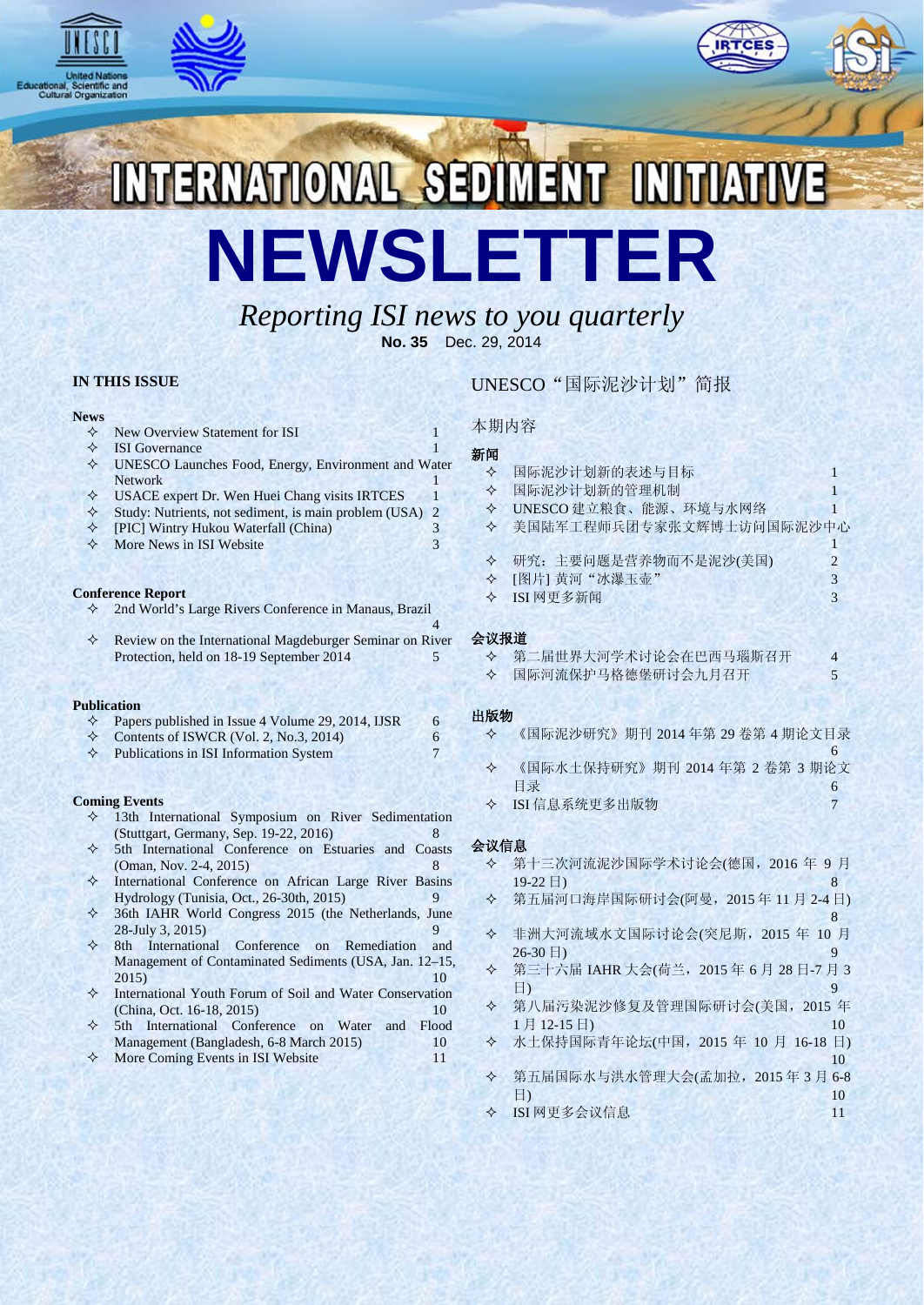#### **New Overview Statement for ISI**

ISI contributes to the 8th phase of the IHP (2014-2021) with the title "Water security: responses to local, regional and global challenges" **by addressing the wide-ranging social, economic and environmental impacts of erosion, sediment transport and sedimentation processes** with due consideration of gender perspectives. ISI addresses both sediment quantity and quality within the context of global change.

The objectives of ISI are to:

- Support the global agenda for sustainable<br>integrated land and water resources integrated land and water resources<br>management through sound sediment management through sound management;
- Link science with policy and management needs at the local, regional and global scale, as well as in transboundary settings;
- Promote the development of an improved understanding of sediment mobilization, transport and storage and sediment budgets at local, regional and global scales, to support effective sediment management;
- Strengthen the capacity for sediment management, through education, training and the promotion of cooperation among stakeholders;
- Communicate the importance of sediment management to decision makers and the public.

These objectives will be attained through the implementation of the following actions:

- Continue the development of a global repository for data, information and documentation on soil erosion, sediment transport and sediment-related issues to serve as the basis for a global assessment of erosion and sedimentation problems and their social, economic and environmental implications
- Update existing river basin case studies and initiate new studies to provide representative examples of sediment processes, problems and management in different physiographic and institutional settings
- Develop activities and joint programmes to promote the improved understanding of sediment processes and methods for their investigation and monitoring
- Support scientific exchange, education and capacity building for sustainable sediment<br>management at all levels through the management at all levels through the organisation with partners of conferences, training events and other capacity-building initiatives.
- Develop information materials, policy briefs and procedures relating to sediment problems and their management, for local and national authorities, river basin commissions, relevant technical agencies, local communities and other stakeholders
- Strengthen cooperation with other UNESCO programmes, Centres and Chairs, other UN organizations, regional networks, international institutions and professional and scientific associations

#### **ISI Governance**

ISI's governing structure has been reorganized, in order to ensure the continued efficient coordination of its programme. ISI activities will be guided by an Advisory Group with the help of an Expert Group.

The **Advisory Group** shall establish ISI's strategic direction and objectives, lead and review its implementation, and identify and facilitate cooperation with partners and funding sources.

An **Expert Group** comprising academics and researchers on erosion and sedimentations representatives of UNESO Centres and Chairs and other partner organizations, as well as other stakeholders.

The Expert Group shall provide expert knowledge and advice, networking and institutional support to implement ISI's activities.

### **UNESCO Launches Food, Energy, Environment and Water Network**

25 November 2014: The UN Educational, Scientific and<br>Cultural Cuntural Cuntural Organization International Hydrological<br>Programme (UNESCO-IHP) (UNESCO-IHP)



and the Australian National University (ANU) established the Food, Energy, Environment and Water Network  $(FE<sup>2</sup>W)$ , which aims to bridge silos across these sectors. The network stresses the importance of these sectors for human wellbeing and environmental health.

In its initial phase, the Network will focus on the: Colorado basin, US; Ganges-Brahmaputra-Meghna basin, South Asia; Murray-Darling basin, Australia; Nile basin, East Africa; and Volta Basin, West Africa.

The Network will bring together academia, the private and public sectors, and civil society to facilitate crosssectoral dialogue, share information and address knowledge gaps to address challenges related to achieving water, energy and food security, enhancing livelihoods and sustaining the environment. The  $FE^2W$ Network will also work with decision makers to help them understand systemic risk and manage shocks.  $[FE^2W]$ Website] [UNESCO Press Release]

### **USACE expert Dr. Wen Huei Chang visits IRTCES**

Dr. Wen Huei Chang, Senior Economist / Technical Team Lead of the Institute for Water Resources, U.S. Army Corps of Engineers, visited the International Research and Training Center on Erosion and Sedimentation (IRTCES) on December 12, 2014. IRTCES Deputy Directors Prof. Ning Duihu and Prof. Liu Guangquan welcomed him and held a meeting with him. Dr. Chang explained the purpose of the visit, and expressed the desire to strengthen collaboration between the International Center for Integrated Water Resources Management (ICIWaRM) and IRTCES, within the frame of the Memorandum of Understanding between the Ministry of Water Resources, PR China and the U.S. Army Corps of Engineers which is to be signed. Prof. Ning and Prof.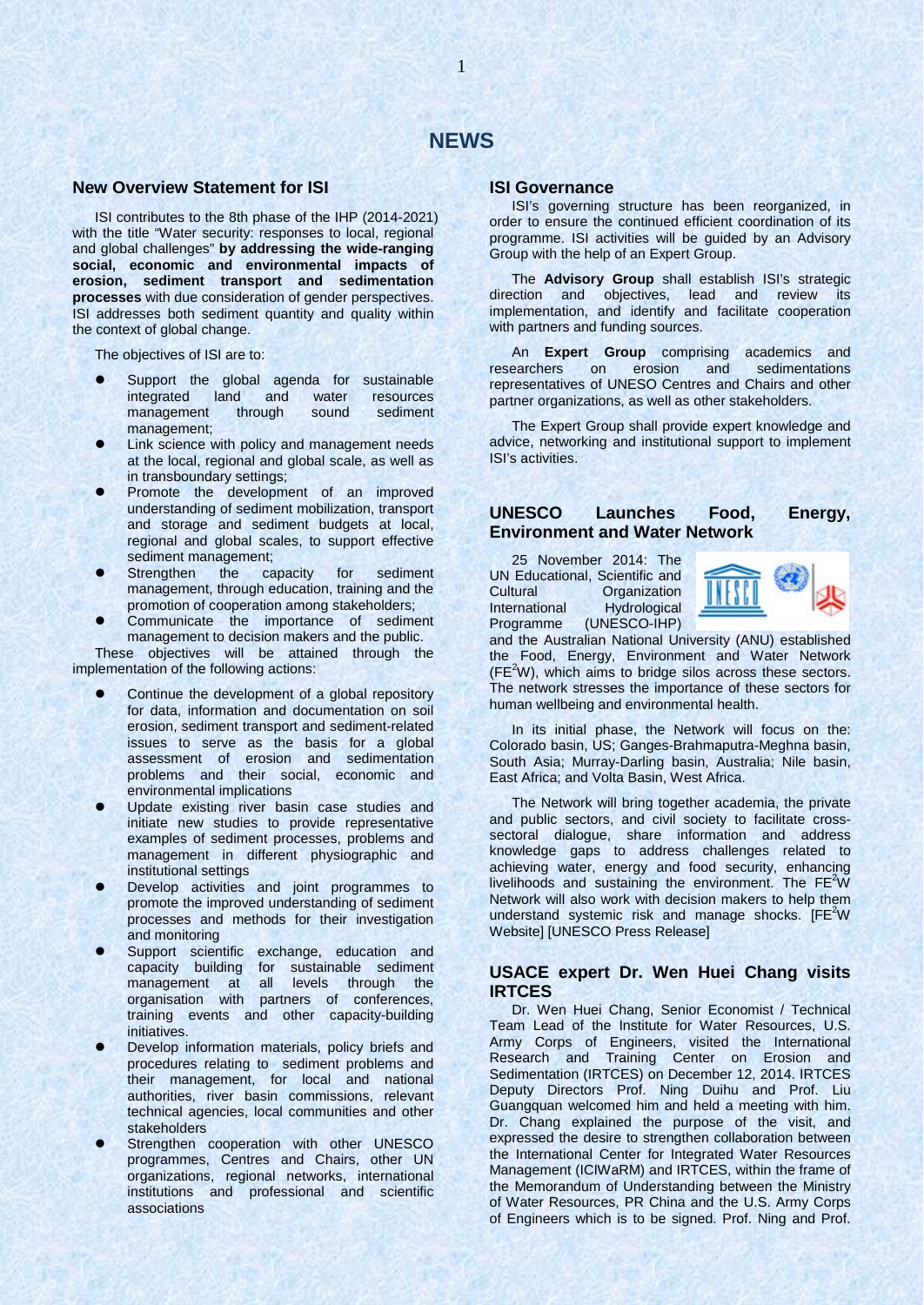Liu introduced IRTCES and its activities, and discussed the potential for substantive cooperation between the two UNESCO Category II Centres with Dr Chang. IRTCES division chiefs Prof. Chen Jianguo, Prof. Liu Cheng and Prof. Liu Xiaoying also participated in the meeting.

Dr. Chang is currently serving as Enterprise technical team leader to direct programs and advise the senior Corps leadership on matters relating to policy development, planning, program analysis, research and development of decision-support methods and models, water resources planning and transportation analysis, and performance-based budgeting for the agency. He manages several nationally significant projects, including the Corps' Value to the Nation communications effort, which informs Americans of the many social, economic and environmental benefits of Corps' programs. The ICIWaRM was established by the U.S. Army Institute for Water Resources (IWR) in 2007 in collaboration with U.S. institutions and organizations sharing an interest in the advancement of the science and practice of integrated water resources management (IWRM) around the globe. It was formalized as a UNESCO Category II Water Centre in October 2009 with the signing of an agreement between the U.S. Government and UNESCO.



### **Study: Nutrients, not sediment, is main problem (USA)**

A highly anticipated report released Thursday, Nov. 13, suggests that the sediment trapped behind the Conowingo Dam's reservoir, which is reaching capacity, is not what people should be most concerned about.

Though sediment that scours over the Conowingo Dam — the last dam on the Susquehanna River before it reaches the top of the Chesapeake Bay — has negative repercussions on the Bay's health, the assessment says that a majority of the impact comes from nutrients associated with the sediment that originates upstream.

That said, the study found that dredging in Conowingo's nearly full reservoir wouldn't help with water quality as much as focusing on the nutrients that come from upstream on the Susquehanna.

"Sediment removal yielded minimal short-lived water quality improvements due to constant deposition of sediment and nutrients from the watershed," said Anna Compton, the study's manager for the U.S. Army Corps of Engineers.

A draft Lower Susquehanna River Watershed Assessment, which was started in 2011 and released by the U.S. Army Corps of Engineers and the Maryland Department of Environment, is out for public comment as of Thursday. A number of other state, federal and private partners had a hand in the report, including the Maryland Department of Natural Resources, U.S. Geological Survey, Susquehanna River Basin Commission, Environmental Protection Agency and the Nature Conservancy.

Since the dam was built, it has been acting as a barrier for sediment getting into the Bay. But, the reservoir behind the dam is losing its capacity to store sediment, and during high water flow events and storms sediment is scoured over the dam.

The study recognizes this problem, that the dam and two others upstream from it are losing their long term sediment-trapping ability.

The sediment that flows over the Conowingo Dam, from the Susquehanna and into the Bay, mostly affects the northern main stem of the Upper Bay, said Bruce Michael, resource assessment service director with the Department of Natural Resources. But, that sediment "falls out fairly quickly," he said.

"It is nutrients associated with it (sediment) that have a longer term impact on us meeting our dissolved oxygen water quality standards," Michael said.

Another one of the study's findings is that more sediment is coming over the dams and into the Bay more often, even during low flow events.

Still, nutrients from runoff — sewage, farms and urban areas — upstream is a "bigger threat to water quality than sediment alone," said Army Corps of Engineers (Compton).

Compton said, "Nutrient pollution has a lingering effect that leads to algae blooms and dead zones" that pose the potential to suffocate aquatic life. She said problems in the northern main stem of the Bay are a result of nutrients coming from the Susquehanna River during storm events that produce high water flow.

The study estimates that between 2008 and 2011, 13 percent of the Susquehanna's sediment load into the Bay came from the reservoir behind the Conowingo. The remaining 87 percent came from the broader, six-state watershed, Compton said.

Another finding of the study was that managing the sediment through strategies like large-scale dredging, or rerouting the sediment somehow, "unto themselves, will not help in the long term," Compton said.

Compton said it would cost between \$48 million and \$267 million to dredge 3 million cubic yards of sediment a year, and that would "simply be keeping up with pollution."

Another dredging strategy the study identifies is to remove about 25 million tons of sediment, which would take the reservoir back to its 1996 status, and could cost anywhere from \$496 million to \$2.8 billion.

As an example, Compton noted Tropical Storm Lee in 2011, which forced 3 million tons of sediment into the Bay from the Susquehanna. Comparatively, she said 14.5 million tons of sediment came from the rest of the watershed.

Michael said that before the 2017 midpoint assessment of the Chesapeake Bay's water quality standards, an assessment of the full impact on the river's effect on the Bay's water quality and living resources should be produced, given what is shown through the study concerning sediment not being trapped by the Conowingo and two other upstream dams.

He said that over the next two years, an enhanced water quality and sediment assessment upstream and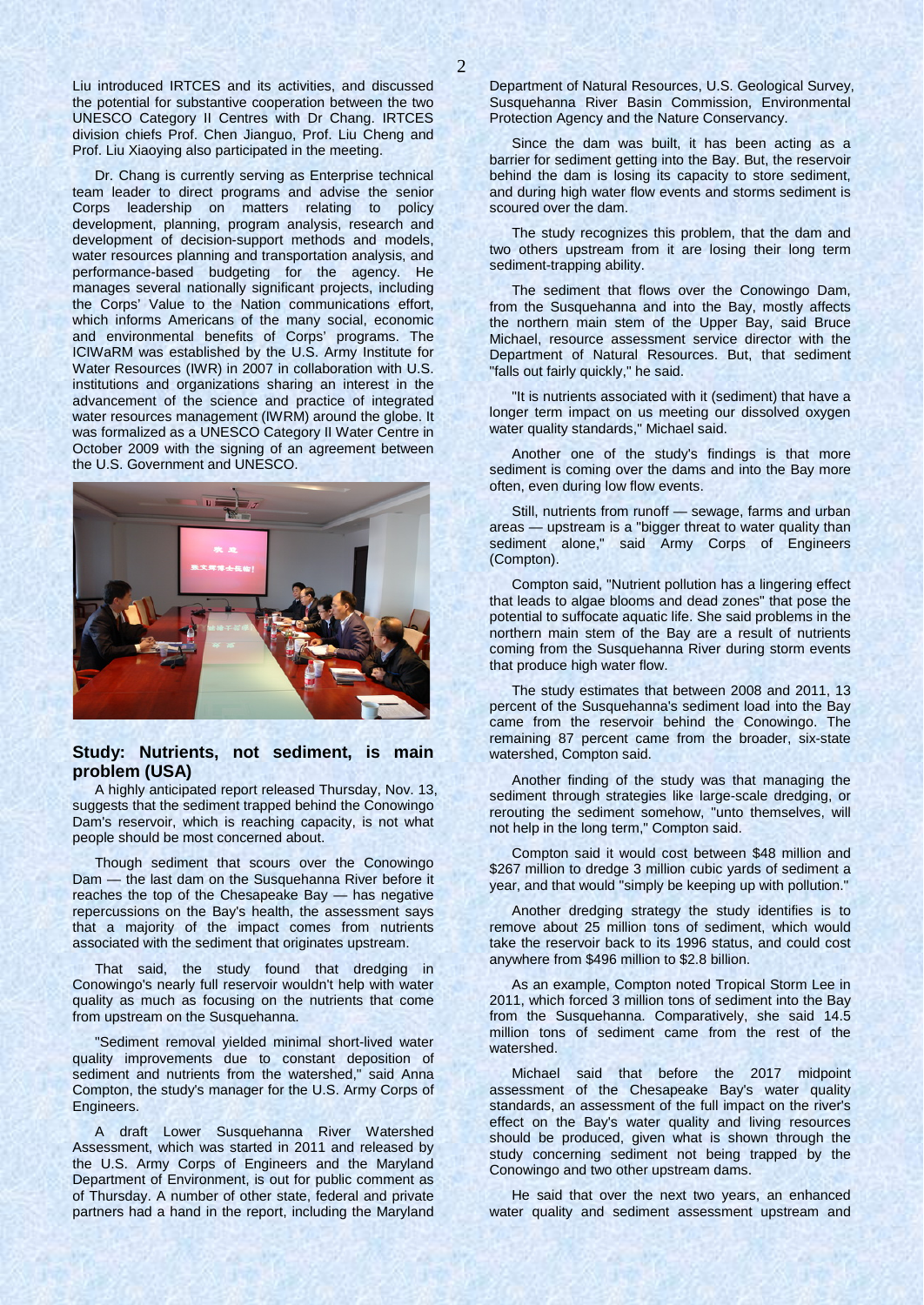downstream will be produced, for which the Exelon Corp. has agreed to foot the \$3.5 million bill.

Exelon, which operates the Conowingo, is going through a federal relicensing process, but that process was delayed until the impacts of sediment trapped behind the dam were known.

The Federal Energy Regulatory Commission recently granted Exelon a one-year extension to run the dam until the Lower Susquehanna River Watershed Assessment was released.

The Maryland Department of Environment has until the end of January to make a decision on Exelon's water quality certification.

A final report is anticipated for summer 2015. (Source: http://www.stardem.com/)

**[PIC]Wintry Hukou Waterfall (China)**



Hukou Waterfall icicles, near Xi'an, on Dec 11. [Photo/xinhuanet.com]

The Hukou Waterfall on the Yellow River, near the city of Xi'an, Shaanxi province, which is the river's largest fall and China's second largest, turned into a winter wonderland after icing up during the cold spell, attracting many travelers who came to photograph the beautiful scenery, Xinhanet.com has reported.







#### **More News in ISI Website**

- Wintry Hukou Waterfall (China)
- USACE expert Dr. Wen Huei Chang visits IRTCES)
- International Hydrology Prize Call for nominations before 31st December (IAHS)
- Contents of ISWCR (Vol. 2, No.3, 2014)
- Check dams are causing Russia's Lake Elton to brighten
- Protect the world's deltas
- UNESCO Launches Food, Energy, Environment and Water Network
- China and Laos signed MOU in the field of water resources cooperation
- Corps of Engineers finalizes sediment management plan for Lower Snake River (USA)
- Soil stores more carbon than scientists thought
- Final environmental report approved for Devil's Gate Reservoir Sediment Removal Project (USA)
- Study: Nutrients, not sediment, is main problem (USA)
- Three Gorges project generates 800 billion kWh electricity
- Elwha River mouth grows as sediment creates new habitat, estuaries (USA)
- Erosion in Mekong Delta worsens
- Vacancy notice on consultancy for the design of the IHP Anniversary logo (UNESCO-IHP)
- The formation and development of desert dunes on Titan<br>ITRC
- Publishes New Guidance Document on Contaminated Sediments Remediation
- Review on the International Magdeburger Seminar on River Protection, held on 18-19 September 2014
- [pdf] Post conference report the 2nd World's Large Rivers Conference in Manaus, Brazil
- IAHR Vice President Marian Muste Visited IWHR, China

More …… [\(http://www.irtces.org/isi/\)](http://www.irtces.org/isi/)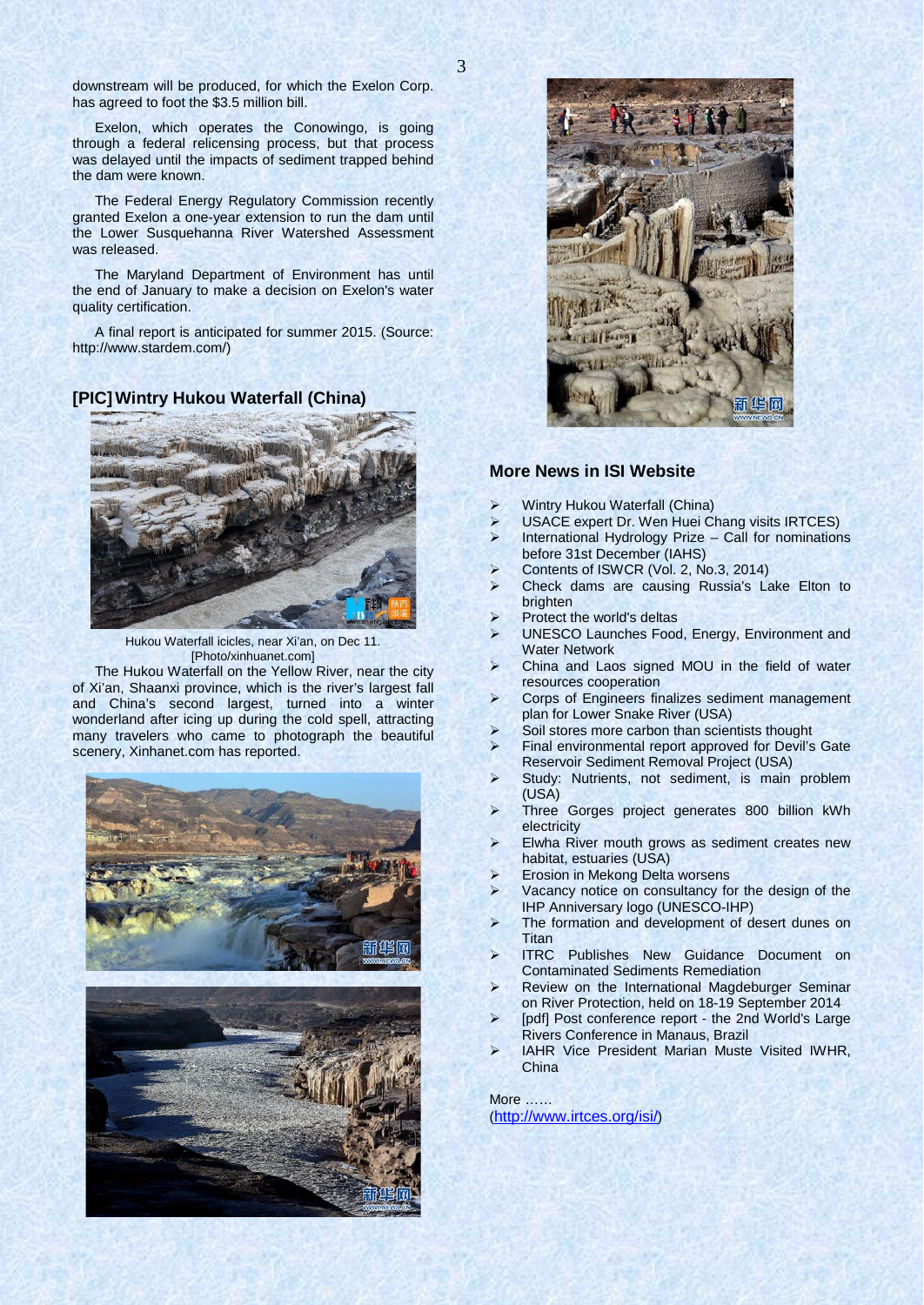### **2nd World's Large Rivers Conference in Manaus, Brazil**

The 2nd "International Conference on the Status and Future of the World's Large Rivers", initiated by Prof. Helmut Habersack from the University of Natural Resources and Life Sciences, Vienna, Austria, and organized together with Prof. Naziano Filizola from the Universidade Federal do Amazonas, Manaus, Brazil, took place from 21st to 25th of July 2014 and gathered more than 200 scientists and practitioners from all over the world. Besides attractive scientific sessions, interesting technical tours and charming social events, the UNESCOsupported World's Large Rivers Initiative, which aims to further intensify research and cooperation on large rivers, has been further developed.

The pressures and impacts on the World's Large Rivers have increased greatly in recent years, as a consequence of their exploitation to meet human needs. Large rivers are particularly exposed to problems of multiple uses, often with conflicting aims. At the global scale, there is no overview assessment of the current status of the World's Large Rivers, the conflicting demands on such rivers, and likely future anthropogenic impacts, as well as the potential for restoration and the associated problems.

In 2011 the first International Conference on "The Status and Future of the World's Large Rivers" in Vienna, Austria, provided a global forum for a wide-ranging discussion of key issues related to research on large rivers and to their effective and sustainable management, involving both scientists and decision makers.

This successful event was continued in 2014 in Manaus, Brazil at the fascinating Amazon River. More than 500 submitted abstracts covering all relevant topics and rivers (from the Amazon through the Congo and the Yellow River to the Siberian Rivers) have been submitted to the conference and more than 200 participants coming from 36 nations proved the importance of this meeting and contributed significantly to its success.

The technical sessions gave up-to-date insight into the latest scientific findings on the situation and problems of large rivers in the thematic fields of "Hydrology, Hydraulics and Water Quality", "Sediment Transport and Morphodynamics" as well as "Ecology and Restoration". Special focus was also given to recent developments and research at the Amazon River Basin and other South American rivers facing the same challenges. The multilingual character (English – Portuguese – Spanish) of these sessions attracted a large number of local scientists and gave the opportunity for deep-insight discussions. This "Amazonia-Session" was therefore started by a keynote lecture given by Prof. Naziano Filizola who presented recent research results of this largest river of the world.

In the evenings, a variety of social events was offered, allowing the conference attendees to make contact with other scientists and researchers. The Welcome Reception took place on Monday, 21st of July at the Tropical Manaus Hotel and provided a relaxed ambience in a beautiful tropical setting. The Conference Banquet at the end of the

meeting was also organized at the Tropical Manaus Hotel and offered local dishes as well as a folkloristic show.

On Friday, 25th of July, a large number of attendees took the chance to participate in one of the Technical Tours. The "Mixing of Waters"-Tour brought the participants by boat to one of the most fascinating natural spectacles in the world. At the "Meeting Point of Waters" the black Negro River joins the light brown Solimoes River (the Amazon) and both waters do no mix for several kilometers, creating a two-tone river. The second tour featured "The Anavilhanas" which is the biggest fresh water archipelago of river islands of the world positioned less than 100 kilometers from Manaus on the Negro River. More than 400 islands extending over 90 kilometers covered with native forest form a unique ecological system of extreme biodiversity in the Amazon.

Based on the Vienna Declaration, which has been adopted by the participants in 2011, the new UNESCO / IHP Initiative (WLRI - World's Large Rivers Initiative) has been established. In a Discussion Forum during the conference attended by the majority of conference attendees, the main issues of this upcoming Initiative have been debated.

The third World's Large Rivers Conference will be held in 2017. The venue will be announced in the beginning of 2015 according to the decision of an expert panel which will choose between the five submitted proposals.

We would be very happy to welcome you at this 3rd Conference!

More information can be found on http://worldslargerivers.boku.ac.at.



Opening Ceremony (f.l.t.r.): Habersack (Initiator and Scientific Committee), Filizola (Local Organizing Committee), De Mendes (Rector of UFAM), De Dapper (IAG), Guyot (IRD), Mair (ICPDR) (© WLR)

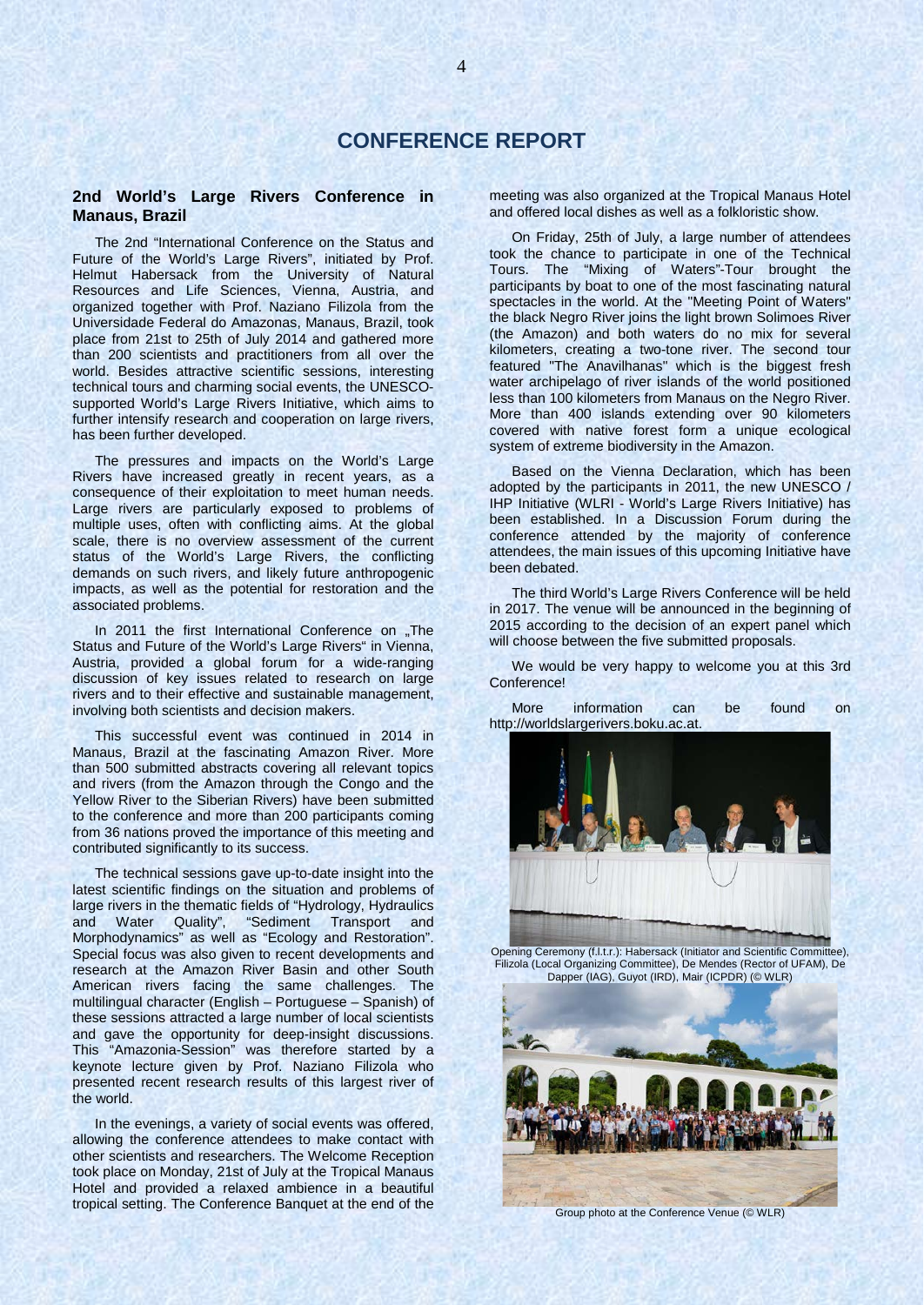

Technical Tour Mixing of the Waters (© WLR)

### **Review on the International Magdeburger Seminar on River Protection, held on 18-19 September 2014**

Already for the third time the International Magdeburger Seminar on River Protection took place at the origin of the River Elbe in Špindlerův Mlýn, Czech Republic. The 16th edition of the traditional seminar, which was initiated in Magdeburg in 1988, focused on the state of the river Elbe and new challenges.

During the opening ceremony, the ICPER Sediment Management Concept was officially presented and made available to all participants by ICPER President Dr Helge Wendenburg. Due to the effort of an expert working group, this concept was released in time to have an impact on the second management cycle of the Water Framework Directive. It contains recommendations for good sediment management practice within the Elbe river basin for achieving supra regional objectives. It is available for downloading at the ICPER website.

At the seminar, more than 150 experts from the Czech and German parts of the Elbe basin discussed the state, quality and need for remediation of the Elbe. Meteorological extreme events have been a rising issue in recent years. Also results of several studies carried out under the scope of the ELSA project were highlighted, representing the work of the past years in which a solid basis for projects to follow was established. Examples are the optimization of the Mulde reservoir for keeping contaminated sediments from the Elbe, but also the remediation of parts of the Bilina tributary. Also further issues dealing with aquatic life and habitat as well as hydromorphology were part of the discussion.

The post program of the conference had three excursions to offer, one of them taking the participants to a very special place - the symbolic spring of the river Elbe within the giant mountains which was well-regarded by everybody.

Conference material, including presentations given, will be made available at www.ikse-mkol.org.

The next International Magdeburger Seminar on River Protection was announced to be held in October 2016 in the city of Dresden, Germany. Main topics will be urban water and its management.

More information about the Elbe:

Projekt Schadstoffsanierung Elbesedimente www.elsa-elbe.de

International Elbe Protection Commission www.iksemkol.org

German Elbe River Board www.fgg-elbe.de

(Source: SedNet, http://www.sednet.org/)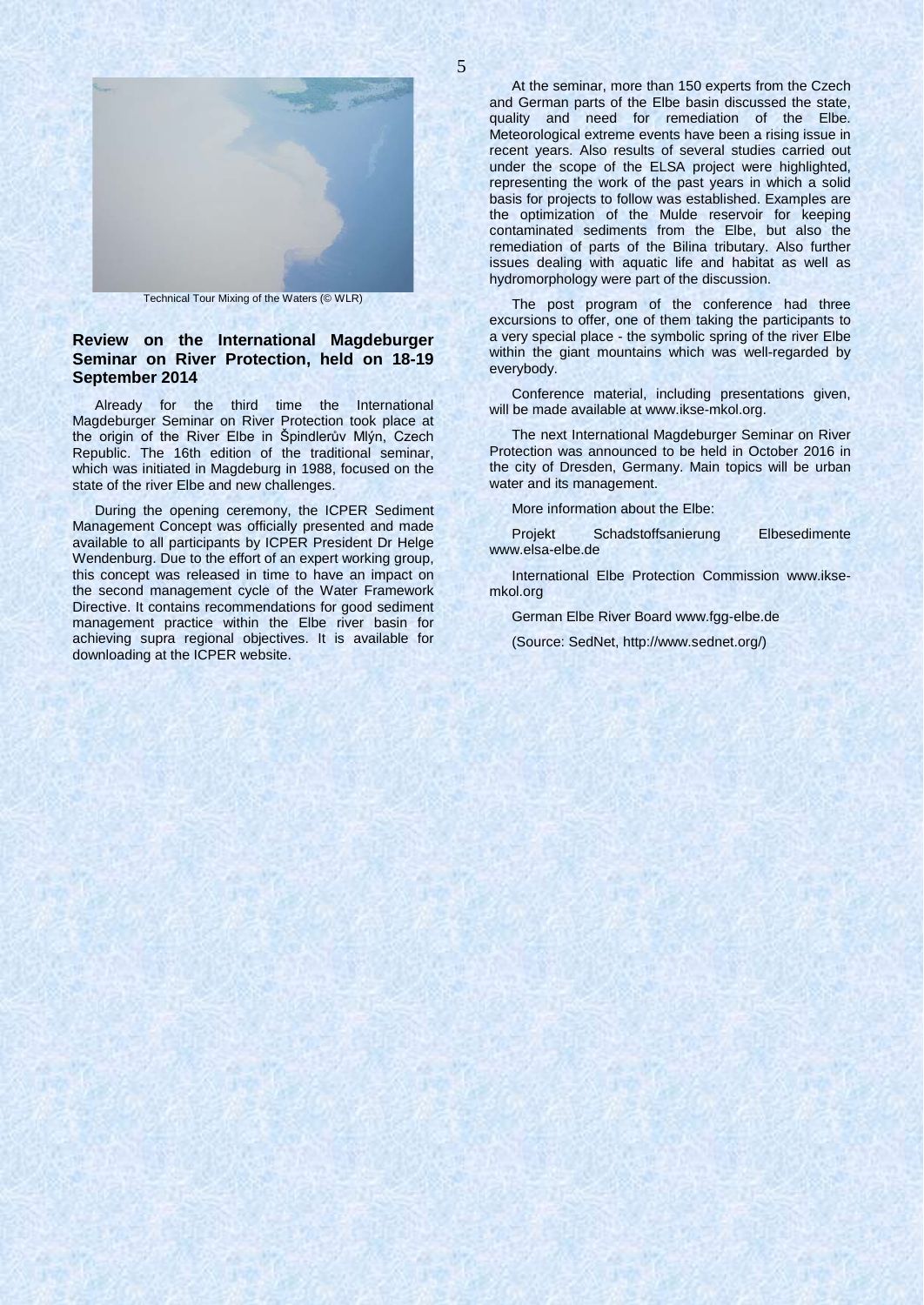# **PUBLICATION**

### **Papers Published in Issue 4 Volume 29, 2014, International Journal of Sediment Research**



#### **Technical Papers**

Modelling of meander migration in an incised channel Jianchun HUANG, Blair P. GREIMANN, and Timothy J. RANDLE 441–453

Rheological properties of dense natural cohesive sediments subject to shear loadings

Wen-yu YANG, Guo-liang YU, Soon Keat TAN, and Huakun WANG 454–470

Biofilm effects on size gradation, drag coefficient and settling velocity of sediment particles Qian-qian SHANG, Hong-wei FANG, Hui-ming ZHAO,

Guo-jian HE, and Zheng-hui CUI 471–480

Bedload transport of small rivers in Malaysia Zahra ZANGENEH SIRDARI, Aminuddin AB GHANI, and Zorkeflee Abu HASSAN 481–490

Effects of physical soil crusts on infiltration and splash erosion in three typical Chinese soils

Chong-feng BU, Shu-fang WU, and Kai-bao YANG 491–500

#### **Technical Notes**

Study on changes in bed characteristics and friction factor in the presence of wash load in suspension

N. K. Khullar and Jaspal Singh 501–508

Numerical prediction on the scour burial of cylinder object freely resting on the sandy seabed in the East China Sea using the DRAMBUIE model Chong-guang PANG, Li-qian LIU, and Kun LI 509–517

Experimental study of the velocity of density currents in convergent and divergent channels Hasan Torabi POUDEH, Samad EMAMGHOLIZADEH, and Manoocher Fathi-MOGHADAM 518–523

Cover Photo: Glacier transports sediment into the Arctic Ocean from Svalbard

### **Contents of ISWCR (Vol. 2, No.3, 2014)**



Free download available for papers published in the ISWCR at:<http://www.waswac.org/report.asp>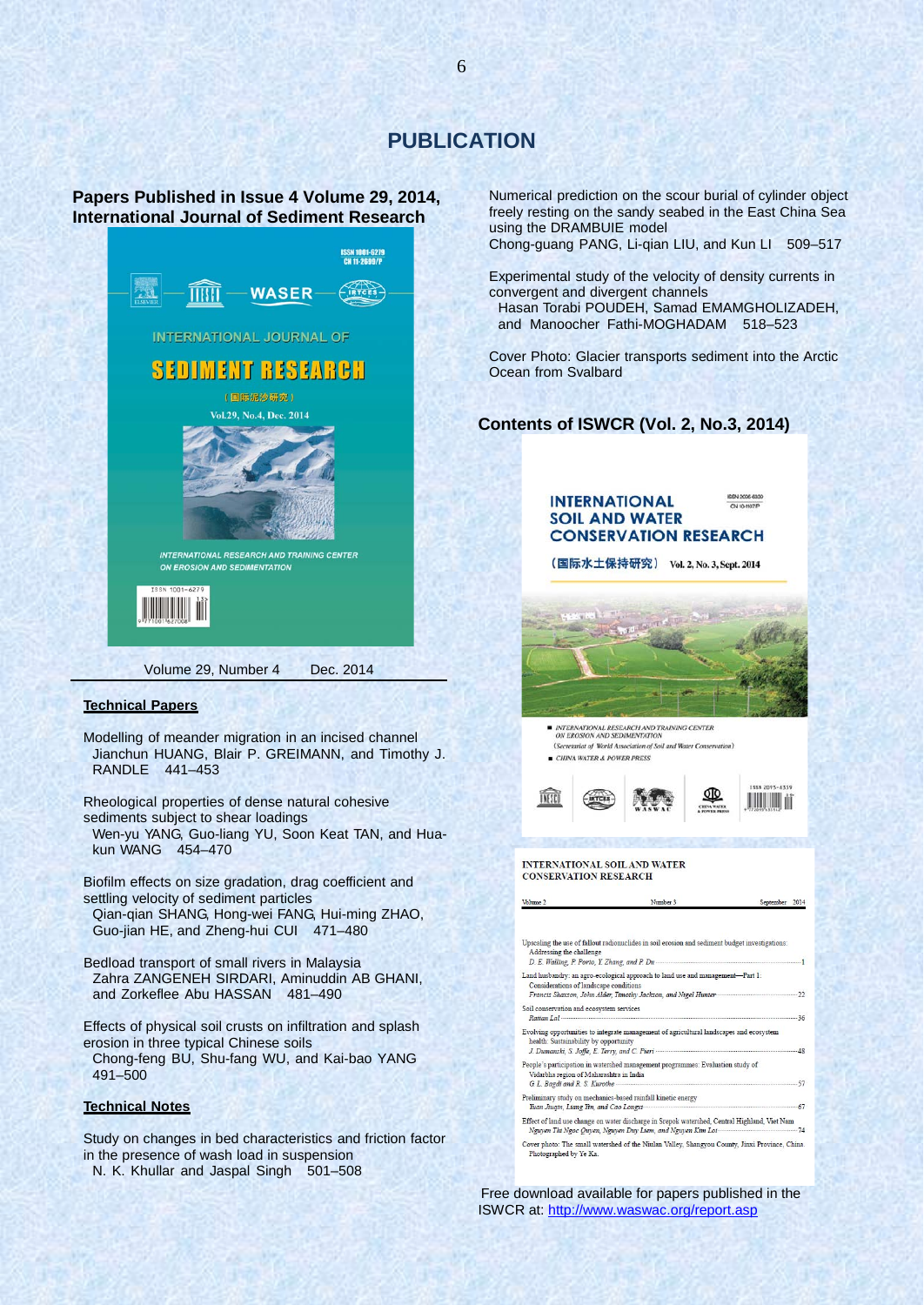# **Publications in ISI Information System**<br>
> Sustainable sediment management in reser

- Sustainable sediment management in reservoirs and regulated rivers: Experiences from five continents (Kondolf et al., 2014)
- Towards Practical Guidance for Sustainable Sediment Management using the Sava River Basin as a Showcase
- > Moving Sediment Management Forward The Four SedNet Messages (SedNet)
- The World Water Development Report 4 available in Chinese language
- > Download the World Water Development Report 2014, Water and Energy
- Changes in runoff and sediment load from major Chinese rivers to the Pacific Ocean over the period 1955–2010 (Liu et al., 2013)
- Suspended-Sediment Concentrations during Dam Decommissioning in the Elwha River, Washington (Curran et al., 2014)

More …… [\(http://www.irtces.org/isi/info.asp](http://www.irtces.org/isi/info.asp) )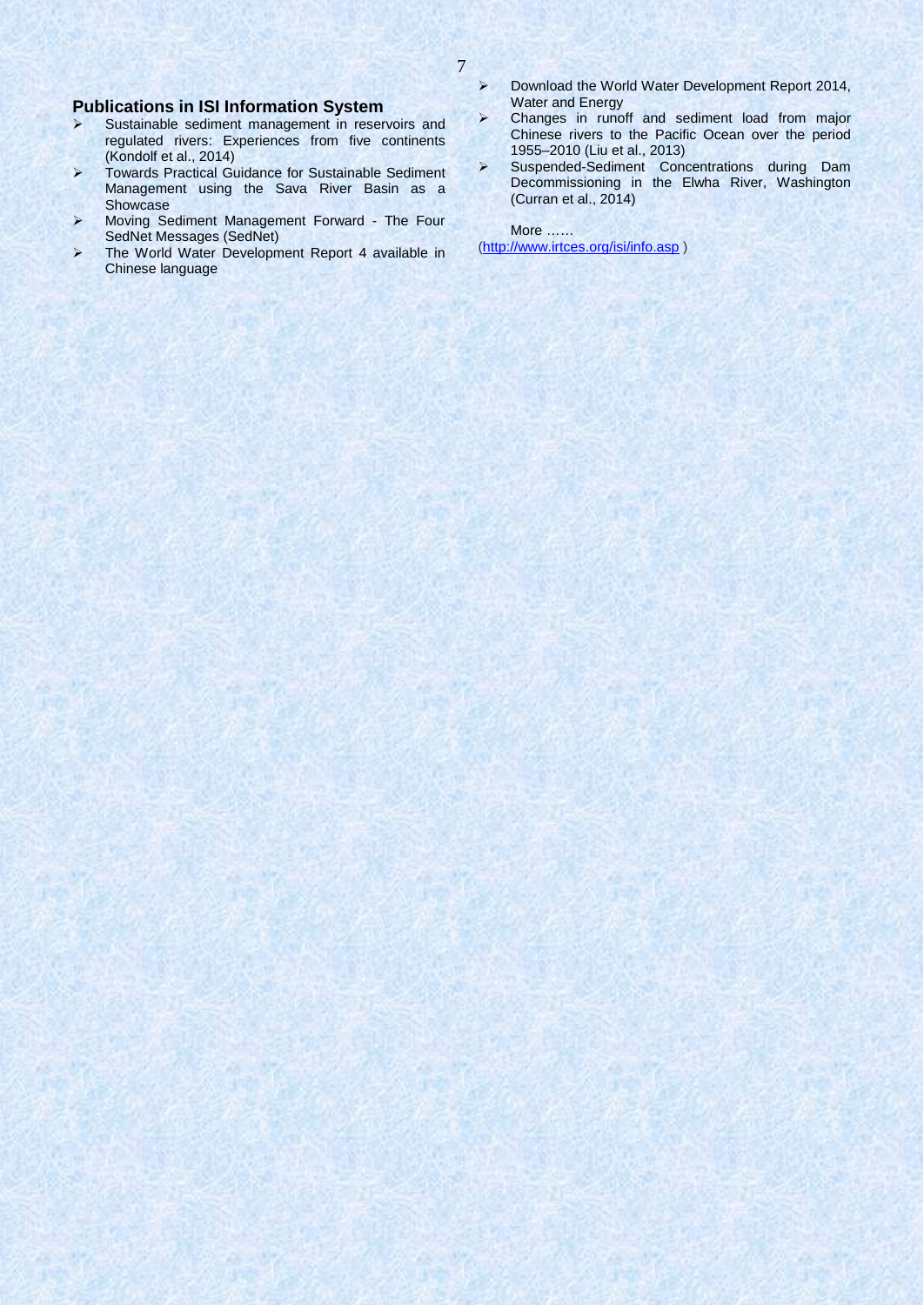## **COMING EVENTS**

### **13th International Symposium on River Sedimentation (Stuttgart, Germany, Sep. 19- 22, 2016)**

**Date:** September 19 – 22, 2016 **Venue:** Stuttgart, Germany

**Invitation:** On behalf of the entire Local Organizing Committee, I take great pleasure in inviting you to the 13th International Symposium on River (ISRS2016), which will be held from September 19th to 22nd 2016 in Stuttgart, Germany. Held triennially since 1980 under the auspices of the International Research & Training Center on Erosion and Sedimentation (IRTCES), the symposium series provides an important forum for scientists, engineers and policy-makers to share information, exchange ideas and collaborate in the field of erosion and sedimentation processes. Sediment dynamics in fluvial systems is of high ecological, economic and human-healthrelated significance worldwide. Appropriate management strategies are needed to limit maintenance costs as well as minimize potential hazards to the aquatic and adjacent environments. Human interventions, from nutrient / pollutant release to physical modifications by river regulation, have a large impact on sediment quantity and quality and thus on river morphology as well as ecological functioning. Truly understanding sediment dynamics requires multidisciplinary approaches. But how do we transfer new insights on complex interactions in fine sediments into sustainable management strategies? Can we win new partners by integrating biota? Can we do more with less? We hope to provide a stimulating symposium event with interesting talks and tours. (Silke Wieprecht, Chairperson of the Local Organizing Committee)

**Organizer:** University of Stuttgart

**Sponsors:** World Association for Sedimentation and Erosion Research (WASER), International Research and Training Center on Erosion and Sedimentation (IRTCES) **Co-Sponsors:** United Nations Educational, Scientific and Cultural Organization (UNESCO), International Sediment Initiative (ISI), International Association for Hydro-Environment Engineering and Research (IAHR)...... **Secretariat:** Institute for Modelling Hydraulic and Environmental Systems, University of Stuttgart **Permanent Secretariat:** IRTCES

**Theme and Topics:** The theme of the symposium is Sediment on the Move - Innovative Management Strategies in Riverine Systems: from old problems to new solutions The symposium topics include:

- Sediment Sources: Aspects of land erosion and sediment input, management strategies influencing sediment yield
- Sediment Transport in Rivers and Lakes: Transport processes, fundamental considerations, aspects of hydraulic and sediment transport, morphological processes
- Geomorphology Meets Ecology: Interaction between biota and sediments, from macro- to microscale to impact stability, erosion, transport, deposition and consolidation
- Sedimentation Processes: Reservoir and lake sedimentation, impacts on hydraulic structures (intakes, bridges, weirs, dams, etc.)
- Erosion Processes: Impacts on hydraulic structures (foundations), effects on groundwater, special effects (sorting, armoring, etc.)
- Morphology and Water Quality: Sediments as a source of contaminants, ecotoxicological and environmental aspects, mitigation measures, morphology and floodplains
- How to Address Sediment Dynamics Better: Data collection, measurement techniques, and requirements for models
- Innovative Management Strategies: Can we do more with less? Sediment removal, sediment trapping, hydraulic and ecological constructions
- Social, Economic and Political Aspects of Sediment Management

#### **Key Dates:**

- Abstract submission: September 1st, 2015
- Abstract notification: November 1st, 2015
- **•** Paper submission: February 1st, 2016
- Paper notification: April 1st, 2016
- Early bird registration: May 31st, 2016
- Conference: Sept. 19th to 22nd, 2016

### **URL:** <http://www.isrs2016.de/>

**Symposium Secretariat:** Institute for Modelling Hydraulic and Environmental Systems University of Stuttgart Pfaffenwaldring 61 D-70569 Stuttgart **Germany Contacts:** 

Dr. rer. nat. Karolin Weber Email: [kw@iws.uni-stuttgart.de](mailto:kw@iws.uni-stuttgart.de) Tel: +49-711-685-64777 Fax: +49-711-685-64746

### **5th International Conference on Estuaries and Coasts (Oman, Nov. 2-4, 2015)**

**Date:** November 2–4, 2015

**Venue:** Muscat, Sultanate of Oman

**Summary:** The Middle East region is going through an era of rapid coastal development which may be attributed to the strategic location of this region. Usually such developments bring economic growth and pose environmental concerns at the same time. This region has a diversity of sea grass beds, coral reefs, mangroves and salt marshes. Therefore, it is important to involve engineers and environmental professionals in the decision making process related to coastal and marine construction in order to minimize damage to the important ecosystems. ICEC 2015 will serve as a venue for engineers, researchers and administrators from industry, academia and public agencies to discuss and exchange information on issues important to sustainable coastal development.

**Organizer:** Sultan Qaboos University

**Sponsors:** International Research and Training Center on Erosion and Sedimentation (IRTCES)

Sultan Qaboos University

The Research Council, Oman

Potential Sponsors from Public and Private Sectors in the Sultanate of Oman

**Co-Sponsors:** UNESCO, IAHR, IAHS, WASER, and other institutes and organizations to be invited **Secretariat:** Sultan Qaboos University **Permanent Secretariat:** IRTCES **Conference Themes:**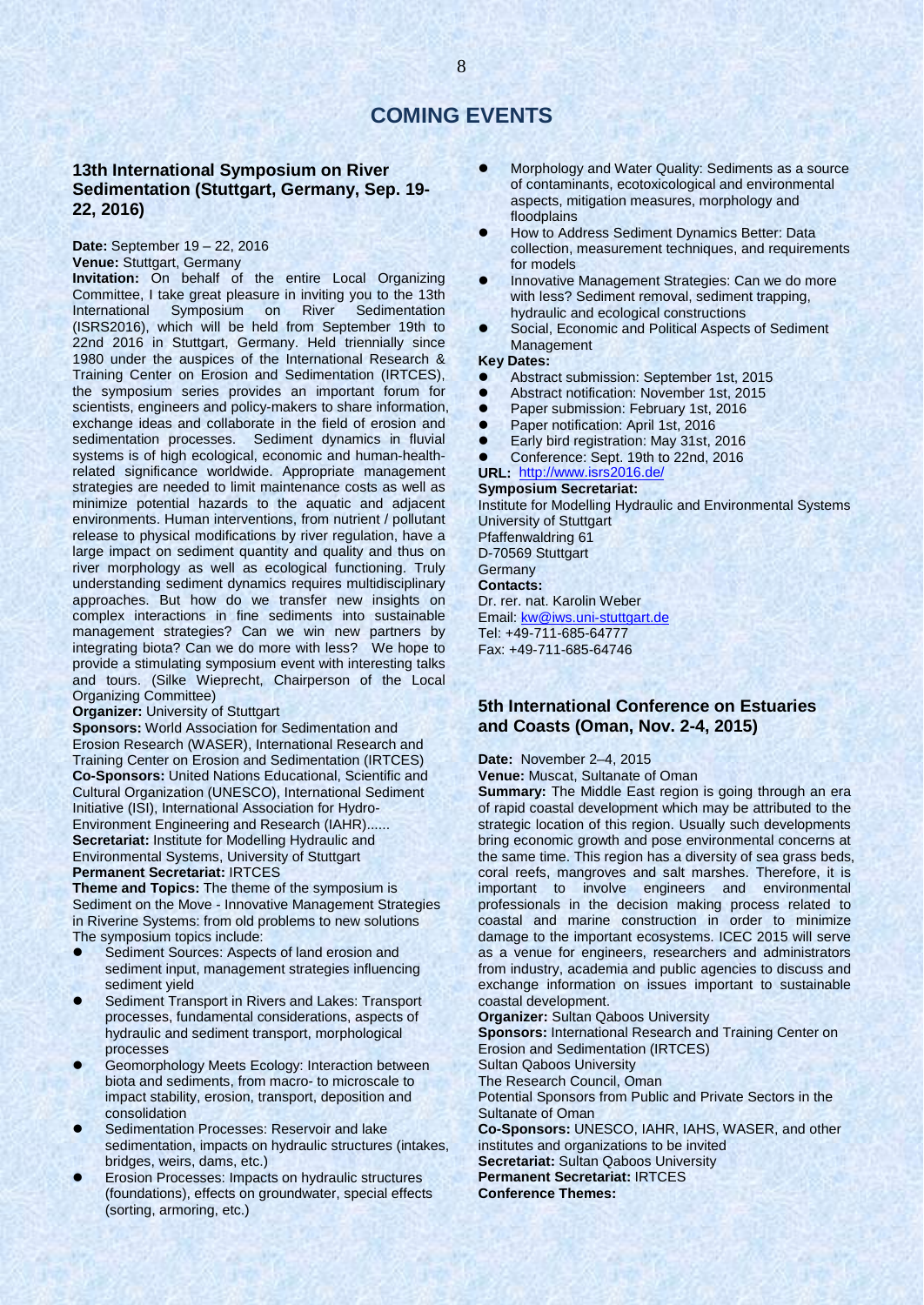\* Coastal erosion: measurements, modeling, management

\* Seawater quality: coastal and offshore pollution, measurements, modeling, solutions

\* Tsunami: field observations, numerical modeling, mitigation

\* Estuaries: water quality observations, modeling and effect on marine resources, mangrove rehabilitation

\* Integrated Coastal Zone Management: approaches, measures

\* Seawater intrusion: measurement, modeling, management \* Social, economical and political problems involving coasts and estuaries

#### **URL:**

#### online submissions:

<https://www.easychair.org/conferences/?conf=icec2015> **Contacts:** 

Ahmad Sana, Ph. D. Associate Professor Department of Civil and Architectural Engineering Sultan Qaboos University PO Box 33, Al-Khod 123, Muscat Sultanate of Oman Tel: +968-24142524 Fax: +968-24413416 [sana@squ.edu.om](mailto:sana@squ.edu.om) Dr. Mahad Baawain [msab@squ.edu.om](mailto:msab@squ.edu.om)

### **International Conference on African Large River Basins Hydrology (Tunisia, Oct., 26- 30th, 2015)**

**Date:** 2015-10-26 to 2015-10-30

**Venue:** Hammamet, Tunisia

**Summary:** INCREASING POPULATION, increasing water demand, both in quantity and quality, increasing world average temperature, and other climate changes, modify the rainfall-runoff relationships from local to continental scales, and modify the water availability and potability.

ALL HUMAN ACTIVITIES have an important impact on runoff-rainfall processes and runoff regimes: agriculture activities, either pluvial or irrigated, dams and other hydraulic constructions, roads and urbanization, forest management, but also water and soil conservation practices, ecosystem protection, for instance.

FLOW REGULATION throughout the year helps mitigating the floods' impacts, deserving people with freshwater, agriculture, irrigation and leisure with regulated fluxes of water, maintaining ecosystems, producing energy.

DUE TO THEIR SIZE and their central role in countries' resources and activities, large river basins are key socioeconomic objects.

BUT IN AFRICA, most of them are only poorly monitored and managed. Their water resources have been exploited since long, with poor interest on the sustainability of the water resource and water quality in the ecosystems, and most of all, their management does not take sufficiently into account the preservation of the natural equilibrium along the river stream, from the sources to the coastal areas.

THE REGULATION OF WATER, transferring water from one basin to another, storing sediments into dams, using surface water for irrigation purposes or for locally increase the groundwater level, all these activities have a major impact on downstream hydrology, down to the coast. The dramatic reduction of sediment fluxes to the sea have a direct impact on coastal instability and regression of the shore line, but also changes the equilibriums of coastal ecosystems.

Regulating flows reduces the wet areas and associated ecosystems. Increasing urban areas increases the risk of local flash floods, insufficiently drained by underdimensioned infrastructures.

IN MANY COUNTRIES the hydrological networks do not record data since decades, while in many other the number of permanent gauging stations is critically low and do not cover the whole country. Rainfall and other climatological data are often difficult to access, preventing researchers from working with accurate data, even in their own countries. Some of the needed data can be fortunately replaced by international data bases, but most of them are most often constituted with only a small part of the existing measured data, and few recent data.

SEDIMENT FLUXES AND WATER QUALITY, eventually, are quite never monitored, except for a very few number of stations, part of international observatories.

IN THIS CONTEXT, it is urgent to re-develop large basins hydrology and observatories, to monitor their activity and better model how the changes of their hydrology have affected the environment, with final impacts on societies and socio-economic activities, and this conference is also a good opportunity to advertise the good experiences already working in Africa, like in several international river basin authorities.

THIS INTERNATIONAL CONFERENCE is placed under the labels of several international programs and institutions, which aim at a better knowledge and data sharing, the increase of the number of permanent observatories for large rivers basins, more international cooperation, specially within shared river basins, and improved cooperation between development agencies, national and international operators, and the research sector.

**Topics:** TOPICS OF THE CONFERENCE are issued from both FRIEND and IAHS main research themes:

1 – Global change, climatology and hydrological regimes (Mohamed Meddi-Algeria)

2 – Erosion, sediment transport and water quality (Gaston Lienou-Cameroon)

3 – Coastal eco-hydrology and Integrated land-sea management (Maria Snoussi-Morocco)

4 – Low flows and groundwater/surface water relationships, karstic hydrogeology (Bamory Kamagate-Côte d'Ivoire)

5 – Extreme events (Ennio Ferrari-Italy)

6 – Databases and observatories (Jean François Boyer-France)

7 – Hydrological modeling and water resources scenarios (Denis Hughes-South Africa)

8 – Relationships between man and the environment and impact on water resources and socio-economic activities (Raphael Tshimanga-RDCongo)

**Languages:** français and English **Key Dates:**

March 31, 2015: Dead line for the reception of abstracts May 15, 2015: Notification to authors for oral or poster communications

May 15, 2015: End of discount registration period July, 2015: Third call, provisional program

July, 2015: Notification to granted authors

September, 2015: Consolidated program

October, 2015: Reception of full size papers **Contacts:** 

Send abstracts to: hammamet\_lrb\_2015@yahoo.fr

**36th IAHR World Congress 2015 (the Netherlands, June 28-July 3, 2015)**

**Date:** 2015-06-28 to 2015-07-03 **Venue:** Hague, the Netherlands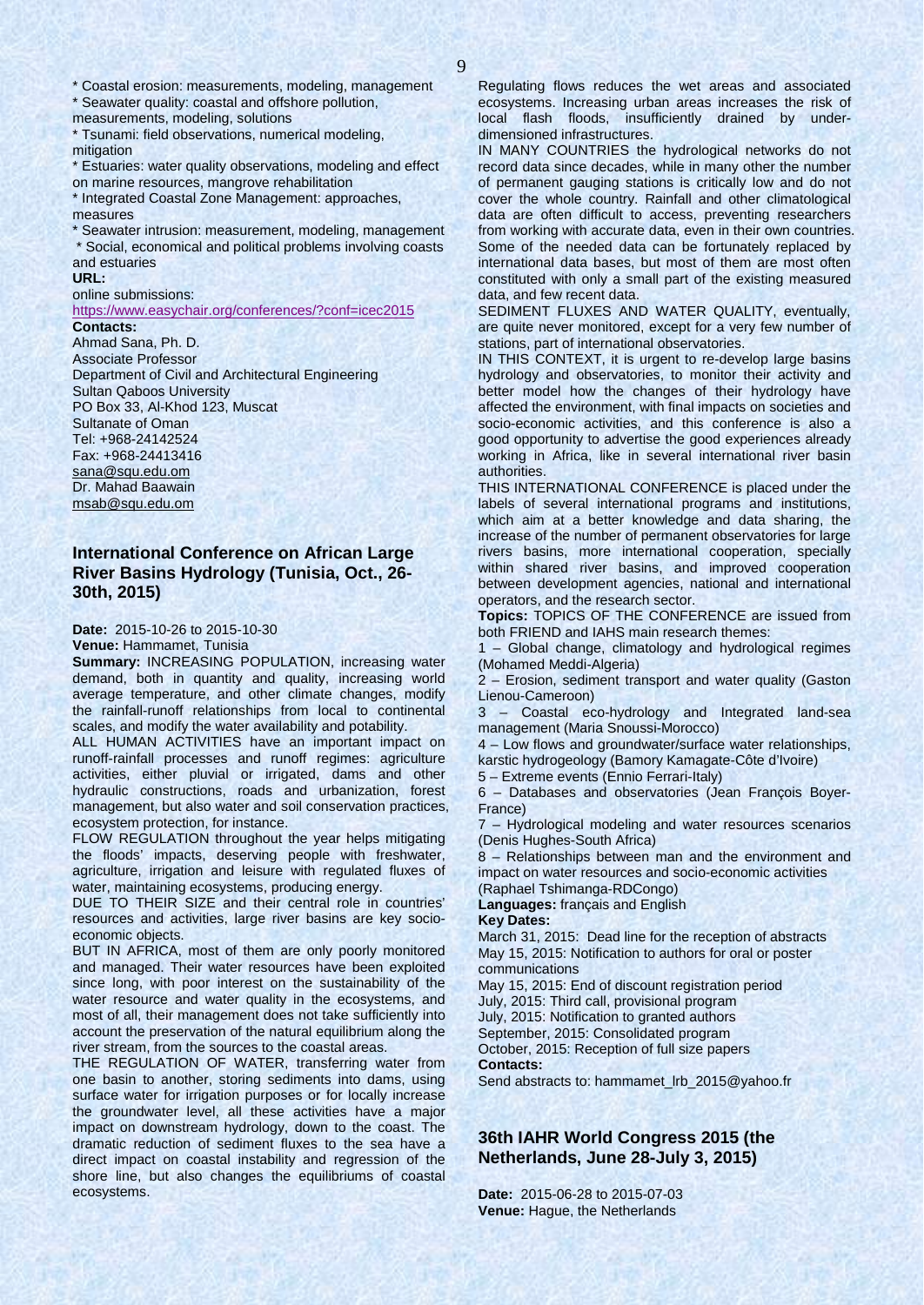**Summary:** It's no wonder the global focus on water has increased rapidly. Two major problems face us: the lack of access to safe water and sanitation and increasing waterrelated disasters such as floods and droughts. Hydroenvironment engineering and research is more important than ever. So don't miss the next IAHR World Congress at the World Forum in The Hague. From 28 June to 3 July 2015! The 36th IAHR World Congress will provide special emphasis on cross-cutting themes related to Deltas of the Future, looking at what happens upstream, linking hydroenvironment research to engineering practice, and reaching out to the developing world. On behalf of the International Association for Hydro-Environment Engineering and Research (IAHR) the Local Organizing Committee cordially invites you to attend! The Netherlands may be a small country, its achievements in high safety level coastal protection works are well-known around the world. Being located in the delta of the Rhine-Meuse river system, the Netherlands has been dealing with issues related to flooding, land reclamation, and sustainable development for centuries already. The Netherlands is also preparing for dealing with future effects or population growth and climate change, by developing new concepts like the Room for the River and Building with Nature programmes. But there are more reasons why the Netherlands offers an ideal location for issues related to water governance and water conflict resolution. The Hague is located near the coast in the Western part of the Netherlands, with easy connections to Amsterdam Schiphol Airport, one of the busiest airports in Europe. In early summer, the weather is generally pleasant and warm. The historic city of The Hague is home to the Dutch Parliament and the International Court of Justice. Furthermore, the city of Delft, only 10 km away, holds a number of leading technological institutes focusing on education, research and capacity development in various fields of water and environment. During the week prior to the IAHR World Congress, several short courses and master classes will be given at Delft University of Technology, UNESCO-IHE and Deltares. The Hague is 20 km from the Port of Rotterdam, which is the busiest port in Europe and the world's fifth largest.

#### **Key Dates:**

September 30, 2014: Submission of abstracts November 1, 2014: Notification of acceptance February 1, 2015: Full paper submission April 1, 2015: Final paper submission June 21–June 27, 2015: Short courses / Master Classes, Delft

June 28–July 3, 2015: IAHR World Congress, The Hague **URL: <http://iahr2015.info/>**

### **Contacts:**  LOC IAHR2015 E-mail: [iahr2015@unesco-ihe.org](mailto:iahr2015@unesco-ihe.org) Tel: +31 15 2151 747

Linkedin:<http://linkd.in/1gl3TnO> Twitter: IAHR2015 Facebook: IAHR2015

### **8th International Conference on Remediation and Management of Contaminated Sediments (USA, Jan. 12–15, 2015)**

**Date:** January 12–15, 2015 **Venue:** New Orleans, Louisiana USA

**Summary:** The Sediments Conference series is organized and presented by Battelle as a forum for sharing experience and progress toward the goal of remediating, restoring and maintaining the environmental and economic viability of rivers, lakes, bays, and harbors. Each Conference

#### **Conference Themes:**

Conference sessions will be organized into five thematic tracks:

- Management and Policy
- Remedy Performance and Challenges
- Remediation Processes
- Characterization, Assessment, and Monitoring
- Sediment Processes and Modeling
- **URL:** <http://www.battelle.org/sedimentscon>

### **International Youth Forum of Soil and Water Conservation (China, Oct. 16-18, 2015)**

**Date:** October 16–18, 2015

**Venue:** Nanchang, China

**Summary:** You are cordially invited to the International Youth Forum on Soil and Water Conservation (IYFSWC). The conference will bring researchers, practitioners and policy makers a world-wide platform to share their research and discuss creative solutions related to soil and water conservation. IYFSWC is focusing to see the "old" soil and water conservation problems in the vision of the youth. **Topics:**

Soil Erosion Processes and Modeling Global Changes and Soil Conservation Practices Land Degradation and Food Security

Watershed Management

Sustainable Development for Soil and Water

Soil and Water Conservation during Construction New Technologies and Methods for Monitoring and Assessment Soil Erosion

Youth Engagement and the Education of Soil and Water Conservation

**Outstanding Youth Paper Award:**

The World Association of Soil and Water Conservation (WASWAC) will present WASWAC Outstanding Youth Paper Award at the conference.

Ten outstanding papers by authors under the age of 40 will be selected from the submitted conference papers. The primary author of each paper will be awarded US\$1,000. The awarded paper will be published in WASWAC official journal–International Soil and Water Conservation Research, which is a peer-reviewed, quarterly published English journal.

#### **Important Dates:**

Sep.1, 2014 Call for abstracts Nov. 30, 2014 Abstract Due Please submit your abstract to [IYFSWCpaper@nit.edu.cn](mailto:IYFSWCpaper@nit.edu.cn)

Mar. 31, 2015 Full Paper Due

### **URL:** <http://iyfswc.nit.edu.cn/>

**Contacts:**  Ms. Wang Yue , Ms. Peng Cong Tel: +86-791-88179373, +86-791-88126011

### E-mail: [IYFSWCinf@nit.edu.cn](mailto:IYFSWCinf@nit.edu.cn)

### **5th International Conference on Water and Flood Management (Bangladesh, 6-8 March 2015)**

**Date:** 6-8 March 2015 **Venue:** Dhaka, Bangladesh **Summary:** The purpose of the conference is to discuss the problems and issues and to advance knowledge on water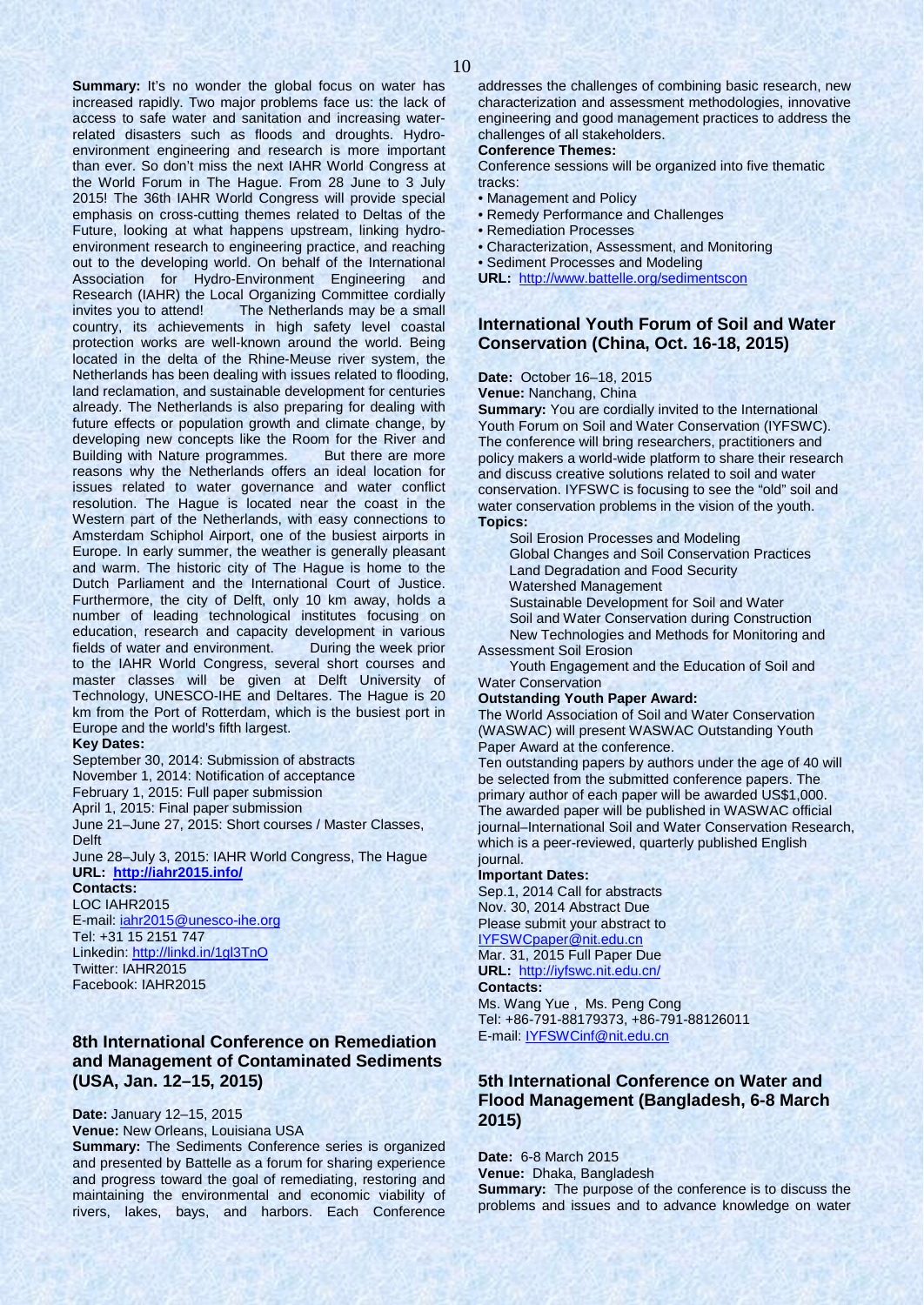and flood management in order to promote environmentally sustainable development. A special goal for the 5th ICWFM would be to invite presentations of recent research outcomes that would enhance the knowledge base on physical processes and better management of deltas. Towards this, the conference aims to bring academicians, researchers, professionals, decision makers and policy makers together for exchange of views and experiences on water and flood management with special emphasis on delta management. It will focus on integrated approach to address issues like increasing water use efficiency, improving water resources system performance, reducing vulnerability and developing resilience against water related hazards, preserving environmental quality, protecting ecosystems, coping with climate variability, promoting participatory management, and ensuring equity and social justice in the decision making process. It seeks to bring forward research findings, case studies, success stories, recent advances in planning and design methodologies, and examples of improved water management policies, institutions, strategies and practices. A special plenary session for current research and actions on delta management will be held during the conference.

**Organizer:** The Institute of Water and Flood Management (IWFM) of BUET

**Sponsor:** Embassy of the Kingdom of Netherlands **Co-Sponsors:** The Center for Environmental and Geographic Information Services (CEGIS) and

Institute of Water Modelling

### **Conference Main Themes:**

\* Catchment Processes, Ecosystems and Quality of **Environment** 

- **Flood Management**
- \* River Basin Management
- \* Urban Water Management
- \* Agricultural Water Management
- \* Coastal Zone Management
- \* Water Governance and National Development
- \* Water Information Management

\* Climate Change Impacts on Water Management **Correspondence:** All correspondence concerning the conference should be sent to E-mail: [icwfm2015@gmail.com](mailto:icwfm2015@gmail.com)

### **Conference Secretariat:**

ICWFM-2015

Institute of Water and Flood Management (IWFM) BUET, Dhaka-1000, Bangladesh Tel: 880-2-9665601 Fax: 880-2-8613046, 880-2-9665601 (Attention: ICWFM-

2015)

**URL:** <http://www.buet.ac.bd/iwfm/icwfm2015.php>

#### **More Coming Events in ISI Website**

- 13th International Symposium on River Sedimentation (Stuttgart, Germany, Sep. 19-22, 2016)
- River Flow 2016 (US, July 11-14, 2016)
- 5th International Conference on Estuaries and Coasts (Oman, Nov. 2-4, 2015)
- International Youth Forum of Soil and Water Conservation (China, Oct. 16-18, 2015)
- 9th International SedNet Conference (Poland, 23-26 September 2015)
- > 36th IAHR World Congress 2015 (the Netherlands, June 28-July 3, 2015)
- **First International Conference on All Material Fluxes in** River Eco-Systems (China, January 15 - 18, 2015)
- 5th International Conference on Water and Flood Management (Bangladesh, 6-8 March 2015)

 8th International Conference on Remediation and Management of Contaminated Sediments (USA, Jan. 12–15, 2015)

More **Little** 

[\(http://www.irtces.org/isi/\)](http://www.irtces.org/isi/)